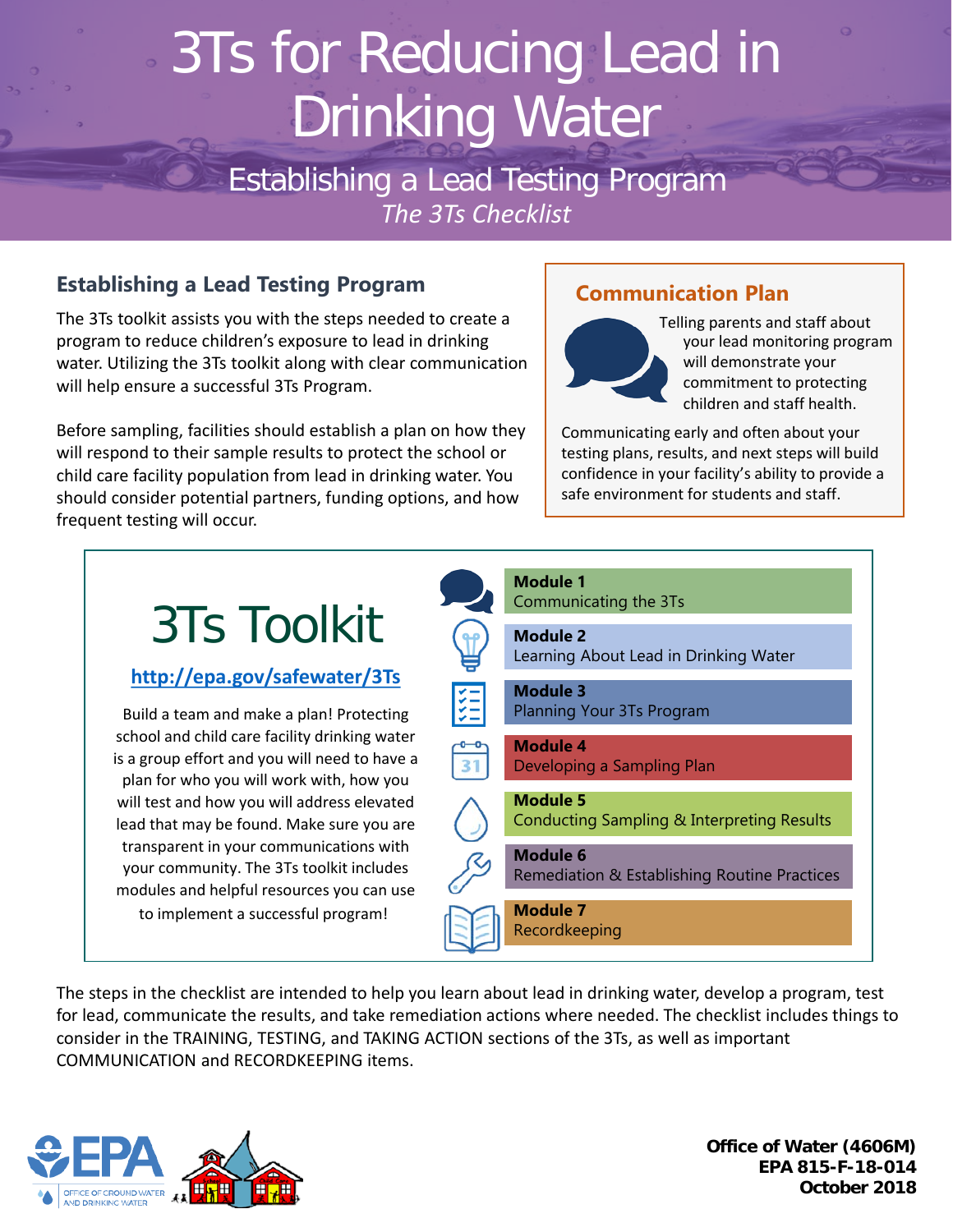This checklist is designed to provide easy-to-follow steps. You may not have to complete all the steps or follow the steps in the exact order presented to have an effective program. Your 3Ts Program should be tailored for your school or child care facility.

| <b>Checklist Item</b>                                                                                                                                                                                                                                                                                                                                                                                                                                                    | Module |
|--------------------------------------------------------------------------------------------------------------------------------------------------------------------------------------------------------------------------------------------------------------------------------------------------------------------------------------------------------------------------------------------------------------------------------------------------------------------------|--------|
| Learn about lead problems in drinking water: Have you made a concerted effort to become<br>educated on the health effects of lead, sources of lead, and how lead gets into drinking water?                                                                                                                                                                                                                                                                               |        |
| Become familiar with Regulations: Do you understand current Regulations pertaining to lead in<br>drinking water? Contact your state to learn more about state guidance or regulations.                                                                                                                                                                                                                                                                                   |        |
| Keep records: Have you developed a record of training activities?                                                                                                                                                                                                                                                                                                                                                                                                        |        |
| Gather historical information: Has the school looked into records to learn more about previous<br>lead testing the school might have already conducted?                                                                                                                                                                                                                                                                                                                  |        |
| Establishing partnerships: Has the school contacted:<br>Their Public Water System?<br>Their Local Health Office?<br>Their State Drinking Water Program? Health and/or Education program?<br><b>Certified Laboratories?</b><br><b>Local Community Organizations?</b>                                                                                                                                                                                                      |        |
| Assign roles and responsibility within the program: Have you begun identifying people to be<br>responsible for each aspect of the lead program?<br>Who will be the main contact for the lead control program?<br>Who should create the sampling plan?<br>Who should collect the samples?<br>Who should ensure proper remediation?<br>Who is in charge of recordkeeping?<br>Who will be in charge of communicating with the public?<br>Who will coordinate with partners? |        |
| Develop a communication strategy: Consider how the school will keep its community, parents,<br>staff, and partners in the loop regarding school efforts and sampling results.                                                                                                                                                                                                                                                                                            |        |
| Establish routine practices: Have you implemented routine practices such as cleaning,<br>maintaining filters, and routine flushing to improve water quality?                                                                                                                                                                                                                                                                                                             |        |
| Maintain records: Are you maintaining a record of routine practices, including:<br>Flushing times and schedules?<br>Filter status and replacement schedules?                                                                                                                                                                                                                                                                                                             |        |
| Engage with the school and child care facility community: Has the school reached out to its<br>community, parents, and staff to let them know that it will be sampling for lead in drinking water<br>at its facility? Include any lead protection efforts the school is already implementing (e.g., routine<br>practices).                                                                                                                                               |        |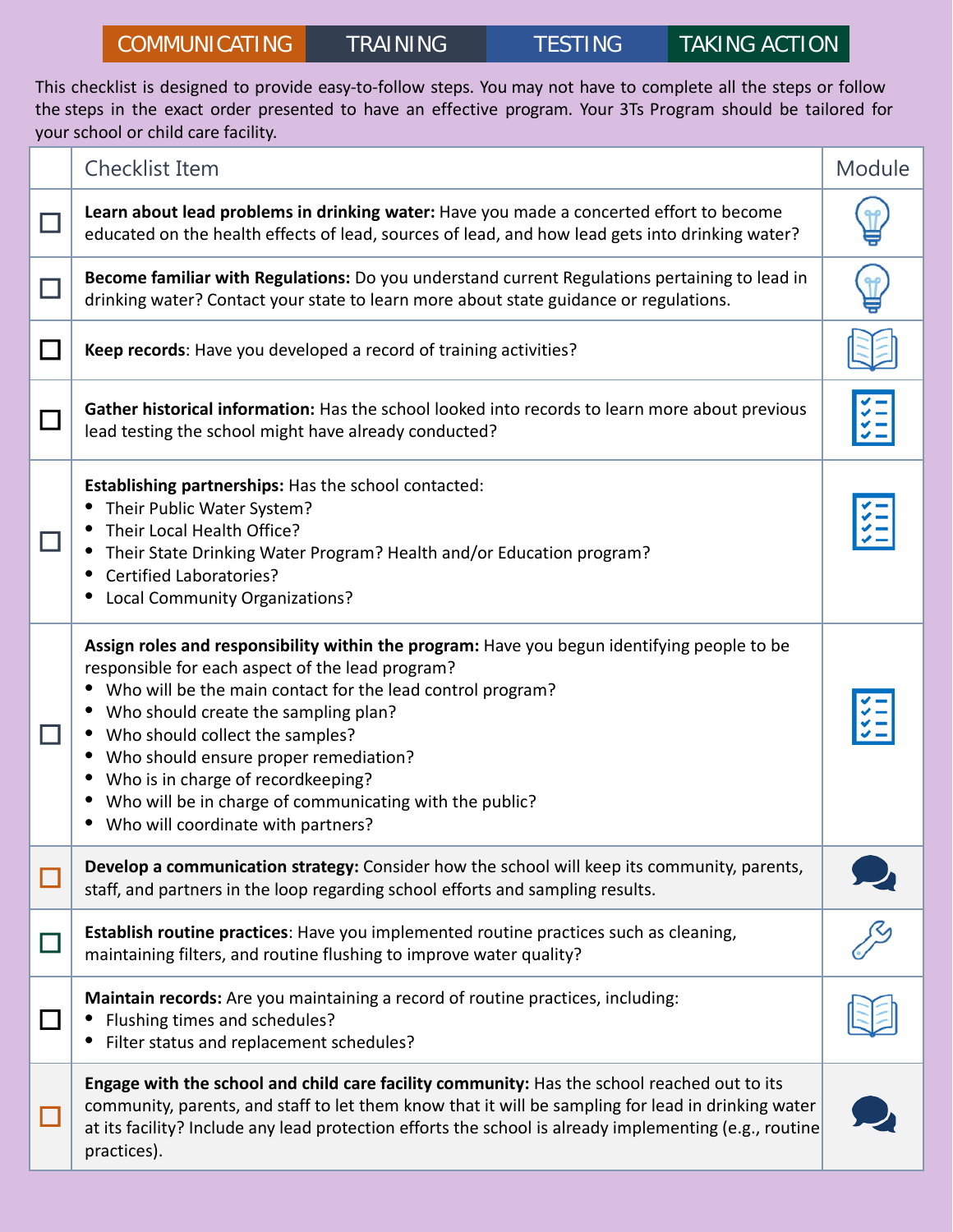|        | <b>Checklist Item</b>                                                                                                                                                                                                                                                                                                                                                                                                                | Module |
|--------|--------------------------------------------------------------------------------------------------------------------------------------------------------------------------------------------------------------------------------------------------------------------------------------------------------------------------------------------------------------------------------------------------------------------------------------|--------|
|        | Conduct a walkthrough: Have you conducted a walkthrough of the facility?<br>Have you identified all the faucets and fixtures used for drinking water and cooking?<br>Have you developed a Plumbing Profile for the facility's plumbing?<br>Do you know where water enters your facility?<br>Are there outlets with filters or aerators?<br>Are any of the fixtures on EPA's list of lead coolers that should be immediately removed? |        |
|        | Determine whether your facility has a lead service line: Have you contact your water system<br>to get more information?                                                                                                                                                                                                                                                                                                              |        |
|        | Develop a sampling plan: Have you developed a sampling plan?<br>Have sampling locations been determined?<br>Have you created an inventory of outlets used for human consumption?<br>Have you established a coding system to label and manage samples?                                                                                                                                                                                |        |
|        | <b>Prepare for sampling:</b><br>Have you identified a state-certified laboratory to analyze water samples for lead?<br>Have you carefully studied the sampling procedures?<br>Have you identified a remediation trigger?                                                                                                                                                                                                             |        |
| $\Box$ | Conduct sampling using the 2-step sampling procedures outlined in the 3Ts toolkit.                                                                                                                                                                                                                                                                                                                                                   |        |
| $\Box$ | Record samples: Have you recorded all sampling information and results from samples?                                                                                                                                                                                                                                                                                                                                                 |        |
| $\Box$ | Communicate the Results: Have you communicated results to parents and staff? If parents and<br>staff have been notified, did the school notify the public (e.g., local community, partners)?                                                                                                                                                                                                                                         |        |
|        | Take immediate steps: If results showed elevated levels of lead, have you taken immediate<br>steps to remove outlets from service or prevent use?                                                                                                                                                                                                                                                                                    |        |
|        | Take short-term measures: Can short-term measures be implemented while longer term<br>measures are being considered and implemented?                                                                                                                                                                                                                                                                                                 |        |
| $\Box$ | Implement long-term remediation: Have you taken steps toward long-term remediation, such<br>as replacing outlets, replacing lead pipes and/or service lines, reconfiguring plumbing and<br>installing POU/POE devices?                                                                                                                                                                                                               |        |
|        | Take follow-up samples: Have you taken follow-up samples to ensure your remediation effort<br>was successful?                                                                                                                                                                                                                                                                                                                        |        |
| $\Box$ | <b>Maintain all records:</b><br>Have you maintained a record of all testing and remediation activities?<br>Have you maintained a record of all communications activities?                                                                                                                                                                                                                                                            |        |
|        | Continue to test outlets regularly and implement the routine practices: Have you established<br>a schedule to continue to monitoring water quality?                                                                                                                                                                                                                                                                                  |        |